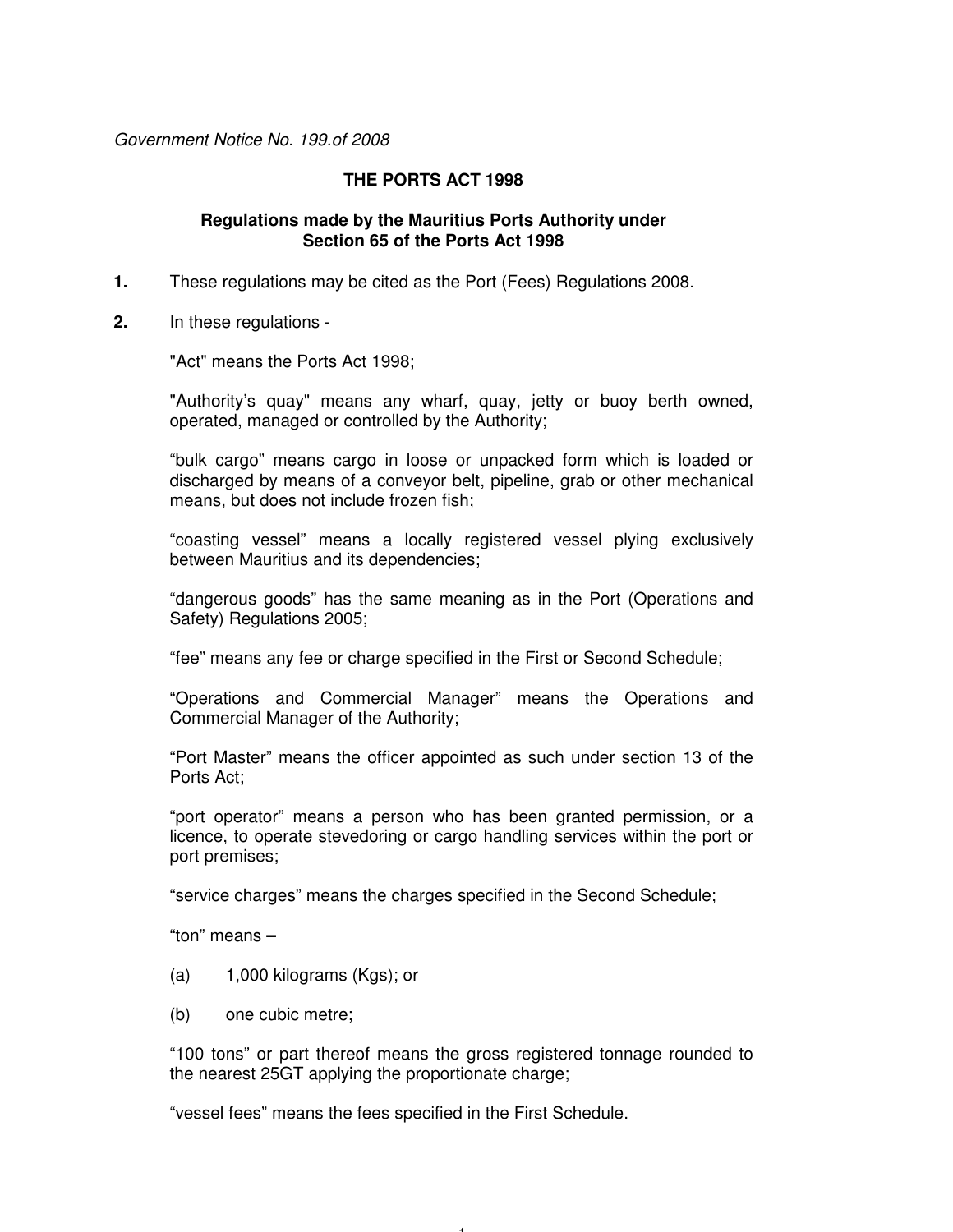- **3.** (1) Subject to these regulations
	- (a) the vessel's agent shall, in respect of a vessel which puts in the port or outer port for the discharge and loading of cargo or for any other purpose, pay the fees specified in the First Schedule;
	- (b) every person who
		- (i) hires equipment, harbour craft or a gangway from the Authority;
		- (ii) operates a vessel within the port or outer port;
		- (iii) is issued with an access pass;
		- (iv) uses the services of the Port Emergency and Environment Unit of the Authority;
		- (v) uses other services of the Authority,

shall pay the charges specified in the Second Schedule;

- (c) the vessel's agent shall, in respect of transhipment containers, general cargo and fish, pay the quay fees, provided that where transhipment cargo is re-shipped on a vessel, other than the vessel carrying the cargo to Port Louis, the quay fees shall be paid by the first carrier;
- (d) for the purpose of payment to the Authority, fees expressed in US dollars -
	- (i) may be paid in US dollars; or
	- (ii) if they are to be paid in Mauritian rupees, shall be converted into rupees at the exchange rate applicable for the levying of ad valorem duty under the Customs Tariff Act;
- (e) where during a vessel's stay in port, the rate of exchange changes, the rate prevailing at the date of entry of the vessel in the port shall be the rate appropriately chargeable.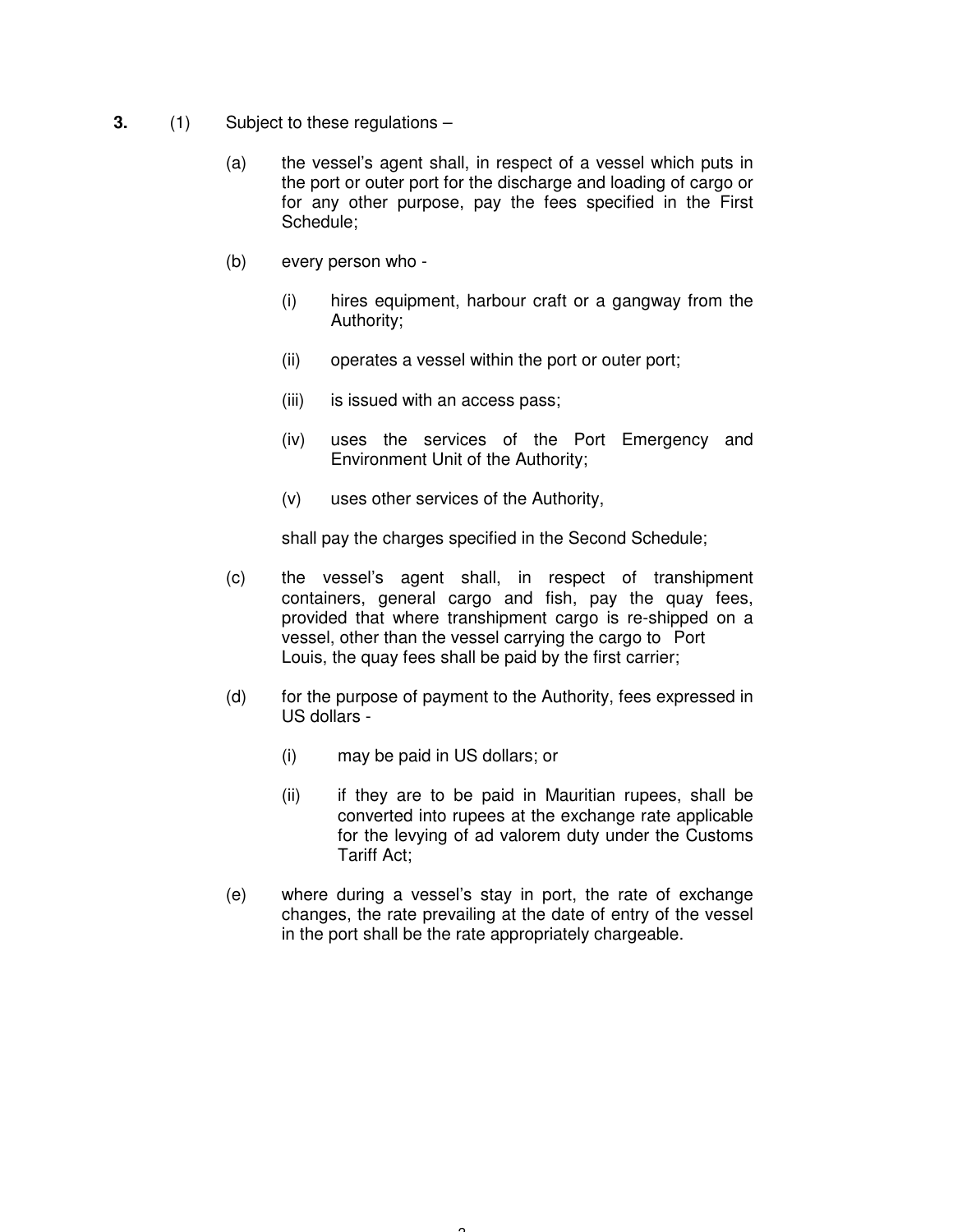- (2) (a) Subject to subparagraph (b) and paragraph (3), no dockage or seamen's welfare fee shall be levied in respect of a vessel which puts into the outer port –
	- (i) owing to stress of weather;
	- (ii) for the purpose of discharging a sick, injured or dead seaman;
	- (iii) for the purpose of change of crew; or
	- (iv) for the purpose of repairs.
	- (b) The fee for port dues shall, where a vessel puts into the outer port for the purposes specified in subparagraphs (a)  $(iii)$  and  $(iii)$ , be half the rate specified in the First Schedule, provided that, in cases of prolonged stay in, the outer port, the Authority reserves the right to apply the normal rates.
- (3) No vessel to which paragraph (2) applies shall discharge any cargo unless –
	- (a) the cargo is discharged to enable repairs to be effected to the vessel; and
	- (b) the cargo is intended for re-shipment.

(4) Fees for pilotage, tug service (other than in respect of towage or assisting stranded vessels), and anchorage shall –

- (a) in respect of  $-$ 
	- (i) a vessel which calls for the sole purpose of taking bunkers, ship's stores or fresh water, and stays in port for not more than 24 hours; or
	- (ii) a locally registered vessel other than a locally registered fishing vessel,

be at half the rates specified in the First Schedule;

- (b) in respect of a fishing vessel registered abroad be three quarters of the rates specified in the First Schedule;
- (c) in respect of a locally registered fishing vessel, be at one quarter of the rates specified in the First Schedule.
- (5) Subject to paragraph (4), a locally registered vessel shall be entitled to a rebate of 20 percent of all the chargeable rates specified in the First Schedule except for the chargeable rates mentioned at paragraph (4) and the composite charge for small fishing vessels.
- (6) In calculating the fee which the vessel's agent is liable to pay under item 4 of the First Schedule, tug service shall be deemed to commence at the time a tug leaves its base and to end at the time it returns to base.

 $\sim$  3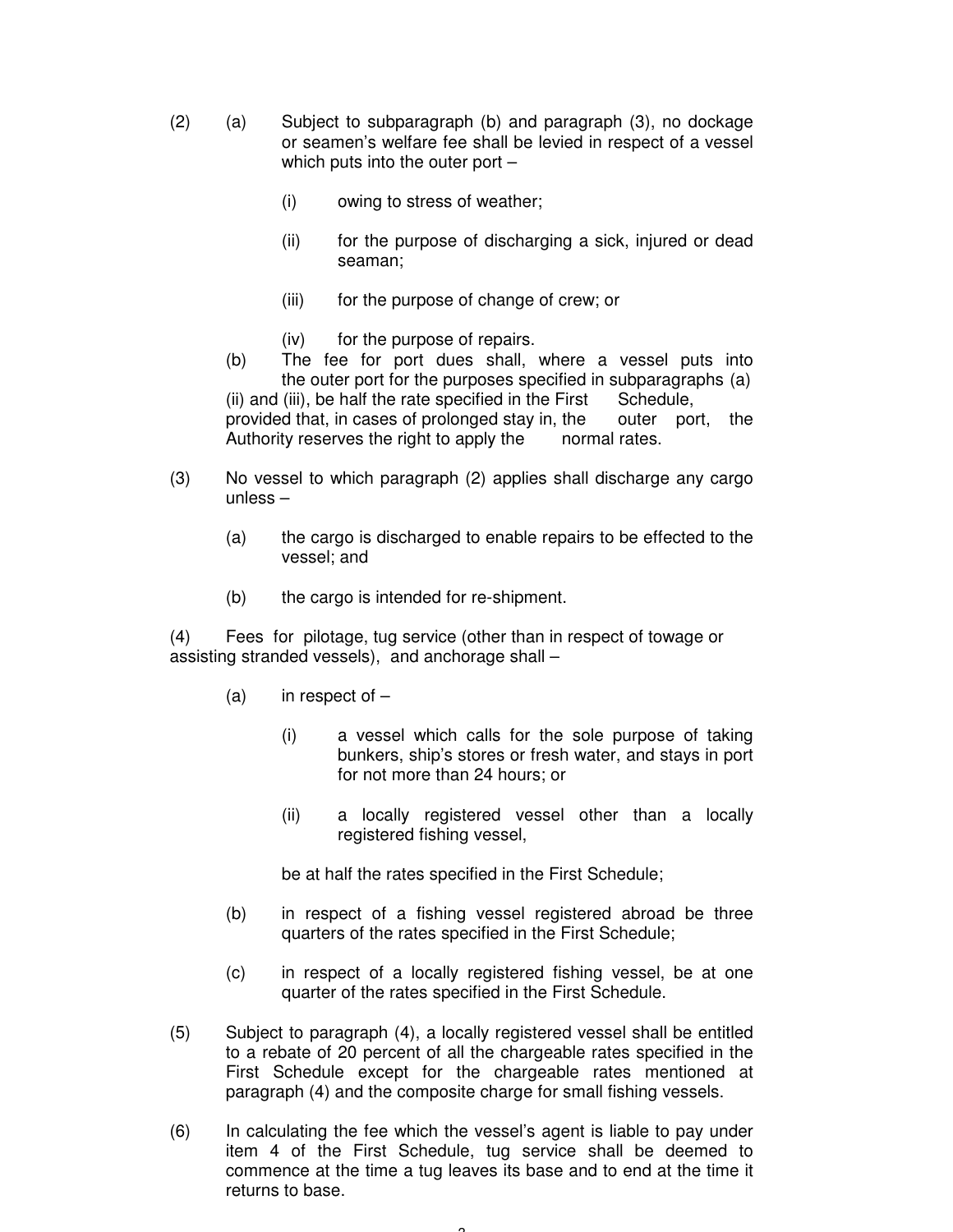- (7) The fees specified in item 2 of the First Schedule
	- (a) shall be levied in respect of a vessel remaining in port for more than 3 months, in addition to all fees applicable as per the First Schedule; and
	- (b) shall be paid by the vessel's agent in advance on the first day of the month provided –
		- (i) the vessel has no cargo on board;
		- (ii) the vessel is not used for storage purposes; and
		- (iii) the articles of agreement with the crew of the vessel have been closed.
- (8) No fee for dockage or removal of garbage shall be levied in respect of a vessel while it is in the dry dock.
- (9) Fees for port dues, pilotage, tug service (other than in respect of towage or assisting stranded vessels), anchorage and seamen's welfare dues shall –
	- (a) in respect of vessels in excess of 35,000 GT which call for the sole purpose of taking bunkers, have sliding scale charges applicable;
	- (b) in respect of cruise ships and pure car carriers, be capped at 35,000GT.
- **4.** The Authority shall not provide tug assistance for mooring, unmooring, remooring, berthing or unberthing of a vessel unless the vessel is under pilotage.
- **5.** (1) No person shall, unless he has obtained the written permission of the Operations and Commercial Manager, make use of any mechanical handling equipment in the port premises for the landing, removal or loading of goods.
	- (2) The written permission obtained under paragraph (1) shall, on demand, be produced to any officer of the Authority.
- **6.** (1) Subject to paragraph (2), a vessel's tonnage shall, for the purpose of determining the vessel's fees payable under the First Schedule, be the gross tonnage specified in its certificate of registration or other national papers.
	- (2) Where a vessel has dual tonnage, the vessel's higher tonnage shall be its gross tonnage.

 $\overline{A}$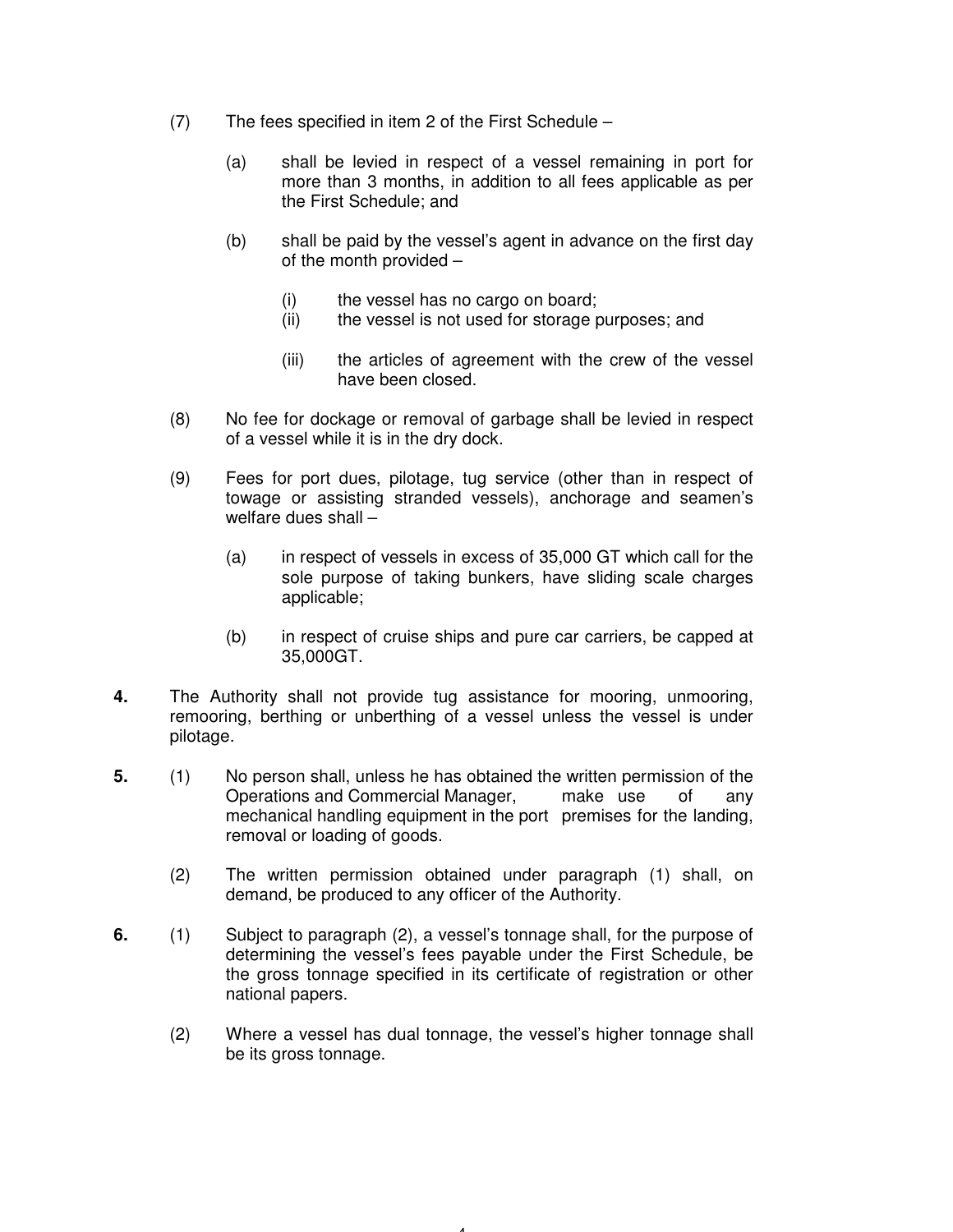- **7.** With respect to pilotage
	- (a) a surcharge of 25 percent shall be payable
		- (i) where a vessel is not ready to be moved 30 minutes after the notified time or 30 minutes after the pilot has boarded, whichever is later;
		- (ii) where the request for the pilotage service is cancelled at any time within 60 minutes prior to the notified time and such service is scheduled within the following 8 hours; and
		- (iii) where a request for a pilotage service is cancelled at any time after the pilot has boarded;
	- (b) a surcharge of 50 percent shall be payable where the pilotage service was booked and cancelled without any subsequent rescheduling within the following 8 hours;
	- (c) the first application by a port user for cancellation and rescheduling of a service shall not be subject to any surcharge, if it is made more than 60 minutes prior to the notified time.
- **8.** With respect to tug service
	- (a) a surcharge of 25 percent shall be payable
		- (i) where a request for tug service has been booked and the vessel is not ready to be moved 30 minutes after the notified time or 30 minutes after the pilot has boarded, whichever is the later;
		- (ii) where a request for tug service is cancelled at any time within 60 minutes prior to the notified time and the service is rescheduled within the following 8 hours; and
		- (iii) where a request for tug service is cancelled at any time after the pilot has boarded;
	- (b) a surcharge of 50 percent shall be payable where tug service has been booked and cancelled without any subsequent rescheduling within the following 8 hours;
	- (c) the first application by a port user for cancellation and rescheduling of a service shall not be subject to any surcharge, if it is made more than 60 minutes prior to the notified time;
	- (d) subject to a minimum charge of US \$ 1920, tug service for assisting stranded vessels or for towage beyond the outer port shall be provided after prior agreement, or in case there is no agreement at the Authority's absolute discretion.

- 5 -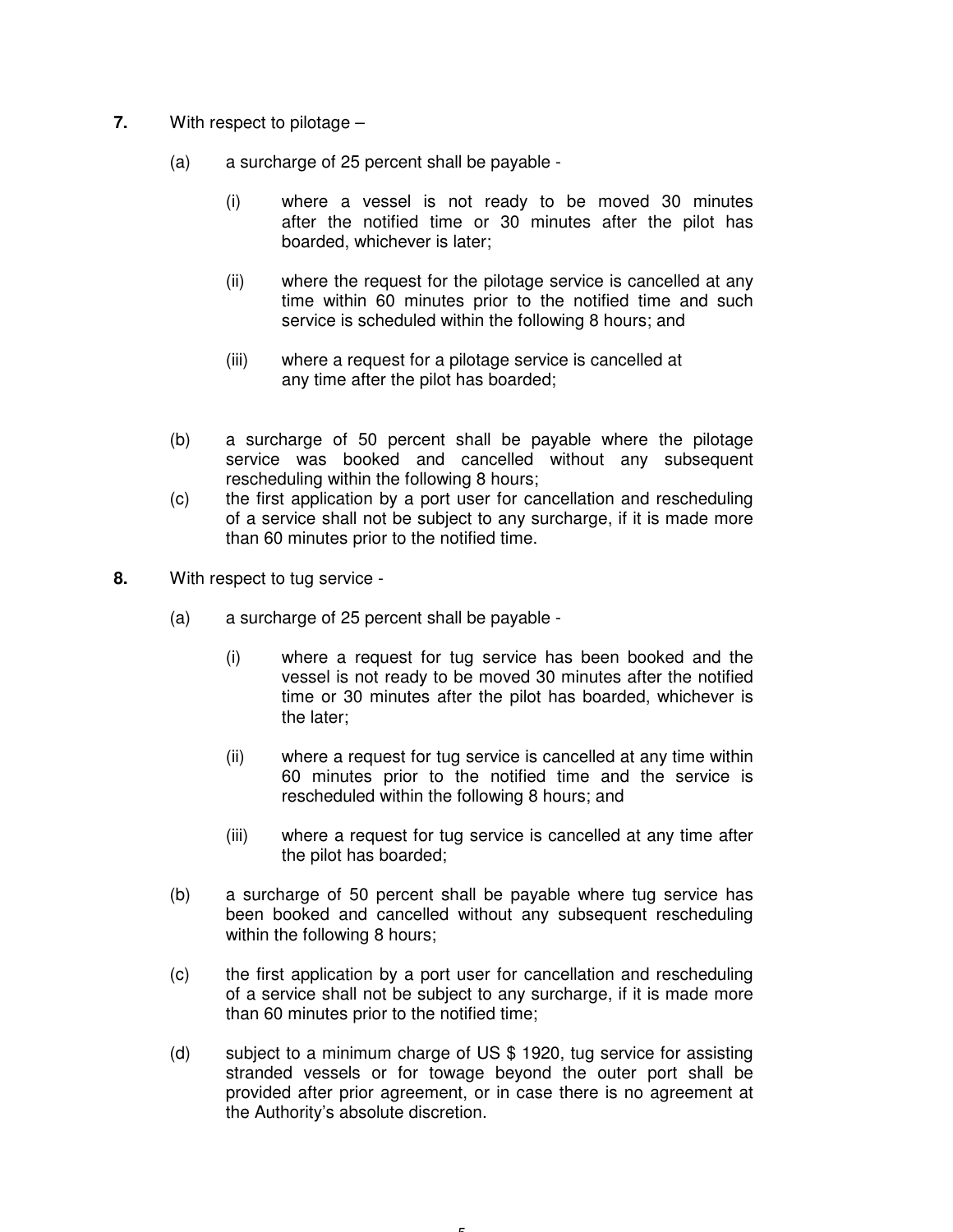- **9.** (1) Pilotage and tug service fees may be charged where a vessel is required to unberth to allow another vessel to berth for port convenience.
	- (2) The type and number of craft allocated for a pilotage or tug service shall be at the discretion of the Port Master, whose decision shall be final.
- **10.** Anchorage fees shall be paid at the normal rate where loading and unloading operations cannot take place for reasons beyond the control of the Authority.
- **11.** Notwithstanding the contents of a manifest, the Authority may calculate quay fees payable under the First Schedule by the weight of the cargo or by its volume, whichever is higher.
- **12.** (1) Subject to the express permission of the Operations and Commercial Manager and to such conditions as the Operations and Commercial Manager may impose, no dunnage or ship's stores shall be loaded or discharged.
	- (2) Dunnage and ship's stores loaded or discharged under paragraph (1) shall be deemed to be cargo for the purposes of these regulations.
- **13**. (1) Subject to paragraph (2), a person who is liable to pay a fee under these regulations shall promptly pay the amount due.
	- (2) (a) The Authority may agree that payment of a fee due under these regulations shall be made -
		- (i) within a delay which shall not exceed 21 days from the date of the claim in respect of the amount due in Mauritian rupees; or
		- (ii) within a delay which shall not exceed 30 days from the date of the claim in respect of the amount in US dollars.
		- (b) The Authority may request the vessel's agent or other port user to make a cash deposit before any service is rendered.
		- (c) Where there is any shortfall in the cash deposit, the vessel's agent or other port user shall immediately make good this shortfall to the satisfaction of the Authority.
		- (d) The Authority may request a vessel's agent or other port user to submit a bank guarantee for an amount to be determined by the Authority for the provision of credit facilities.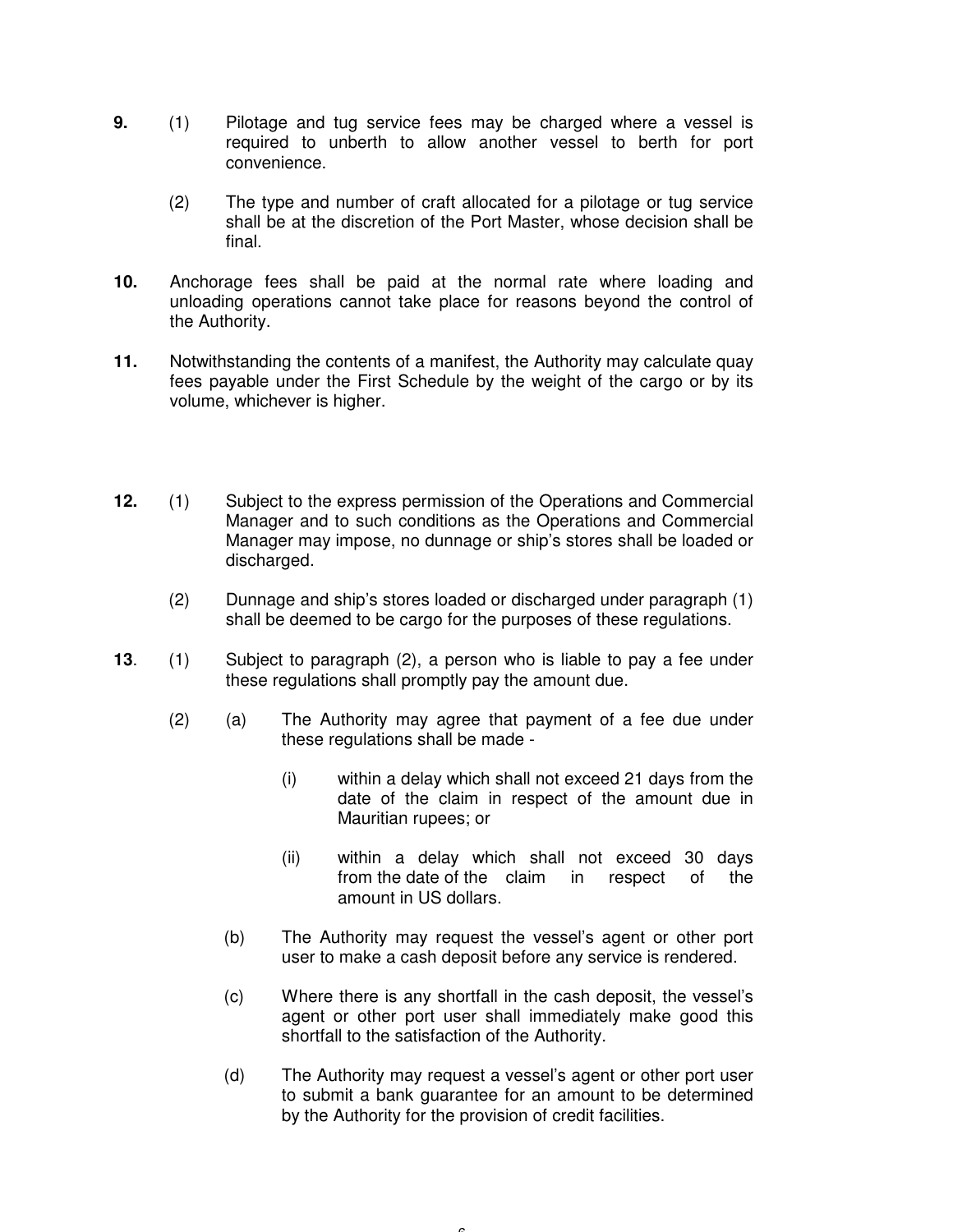- (3) Where a person fails to pay a fee for which he is liable, within the specified period, the Authority may –
	- (a) levy a surcharge of 10 percent of the amount which that person is liable to pay; and
	- (b) without prejudice to the right of the Authority to recover the amount due, suspend or refuse further services to that person or to a vessel belonging to that person.
- (4) Notwithstanding any other enactment, a person who is liable to pay a fee specified at items 2 and 3 of the Second Schedule shall -
	- (a) pay the fee in advance on 1 January and 1 July in every year; and
	- (b) where he fails to pay the fee within one week from the date due for payment, pay a surcharge of 50 percent of the amount which he is liable to pay.
- **14.** (1) Where there is no provision for any fee in respect of any facilities or services, a quotation may, on application, be obtained from the Authority.
	- (2) Where it is not possible or practical to make a quotation in an emergency, the Authority may render the service and charge the fees subsequently.
- **15**. (1) Transhipment rates shall apply to
	- (a) transhipment goods as defined in section 2 of the Act;
	- (b) goods other than fish landed from a vessel and re-exported within 28 days of the date of completion of discharge of the vessel, provided that these goods have not left the port area;
	- (c) fish landed from a vessel and re-exported within 90 days of the date of completion of discharge of the vessel, provided that these goods have been re-exported in their original form and have always been under certified Customs control;
	- (d) specific consignments with the approval of the Board.
	- (2) Application for transhipment rates shall be submitted in writing to the Authority before or at the time the goods or containers are placed in the custody of any port operator.

- 7 -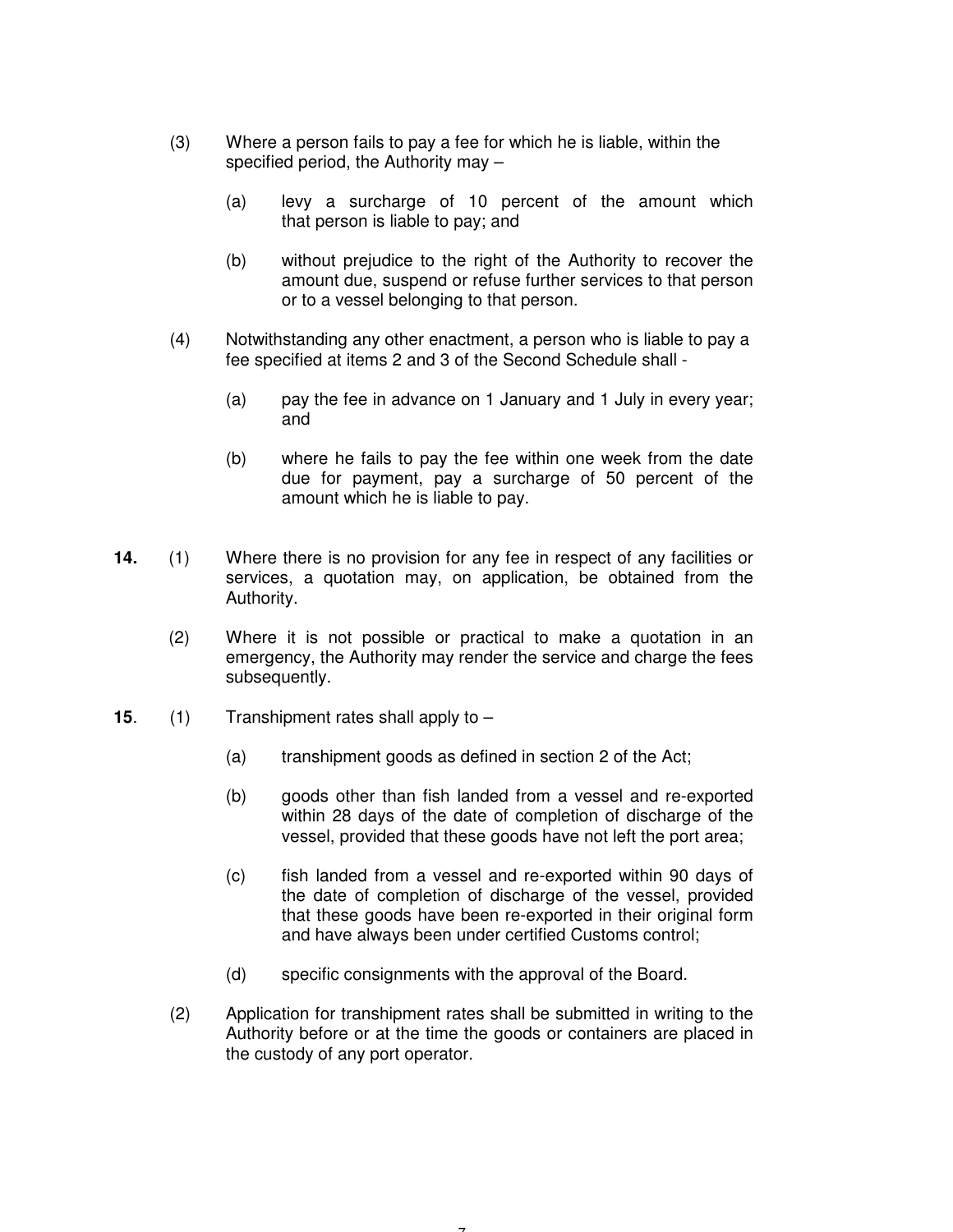- (3) Where transhipment containers or general cargo have not been re-shipped within 28 days of the date of completion of discharge of the vessel –
	- (a) the Authority shall collect from the shipping agent all charges outstanding on the consignment as at the twenty-eighth day and such cargo or container shall be treated as if it were ordinary import cargo or container; and
	- (b) the charges mentioned in subparagraph (a) shall be computed at the normal rates and not at the transhipment rates specified in the First Schedule.
- **16.** The Authority may
	- (a) in special circumstances and for the purposes of improving the efficiency of its operations or removing congestion in the port and port premises, increase any fees or charges set out in the First or Second Schedule by an amount not exceeding 50 percent; and
	- (b) reduce, waive or refund any fees or charges whenever there are good reasons justifying such reduction, waiver or refund.
- **17.** The Port (Fees) Regulations 1999 are revoked.
- **18.** These regulations shall come into operation on 1 October, 2008

Made by the Authority on 18 September 2008 and approved by the Minister on 19 September 2008.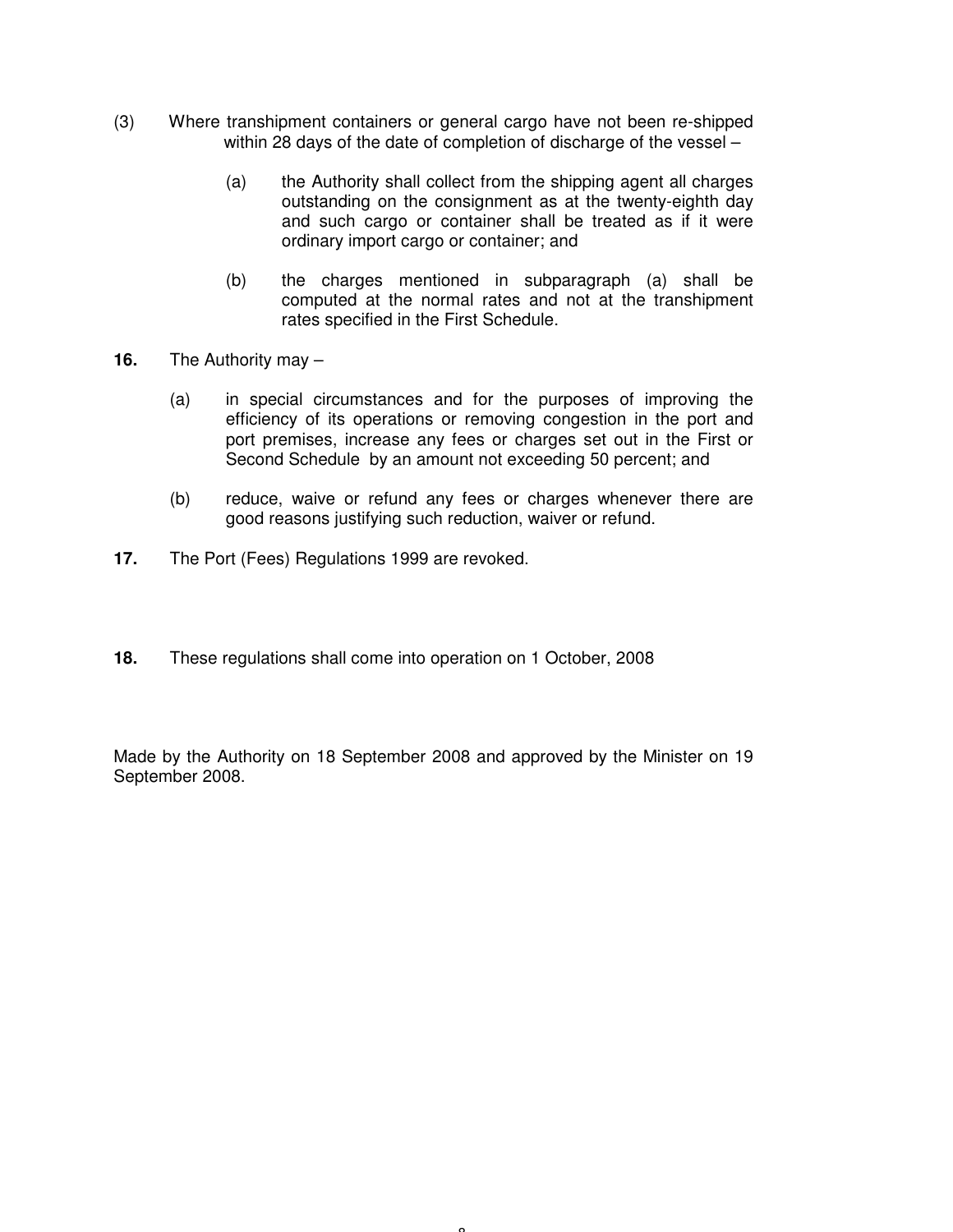#### **FIRST SCHEDULE (regulations 2, 3, 6, 11, 15 and 16) Vessel Fees**

#### **1.0 PORT DUES**

| <b>Item</b> | <b>Services</b>                                                                     |                    | US\$     |
|-------------|-------------------------------------------------------------------------------------|--------------------|----------|
| 1.1         | Every vessel entering the outer port per entry unless specified below               | Per 100            | 4.50     |
|             |                                                                                     | GT or              |          |
|             |                                                                                     | part               |          |
| 1.2         | Minimum charges                                                                     | thereof<br>Per 100 |          |
|             |                                                                                     | GT or              |          |
|             |                                                                                     | part               |          |
|             |                                                                                     | thereof            |          |
|             | Vessels loading or discharging cargo or fare-paying passengers                      |                    | 45.00    |
|             | <b>Empty vessels</b>                                                                |                    | 22.50    |
|             | Recreational vessels (yachts and pleasure craft):                                   |                    |          |
|             | Vessels less or equal to 25 tonnes                                                  |                    | 30.00    |
|             | Vessels greater than 25 tonnes                                                      |                    | 60.00    |
| 1.3         | Transhipment vessels calling Port Louis, per call:                                  |                    |          |
|             | 30% discount if unloaded between 100 and up to 150 TEUs of transhipment             |                    |          |
|             | 40% discount if unloaded in excess of 150 TEUs of transhipment                      |                    |          |
|             | Applicable during cyclonic periods only, for foreign vessels sheltering in the port |                    |          |
|             | (no anchorage will be charged during this period for sheltering vessels)            |                    |          |
| 1.4         | Vessels not exceeding 10 tons, per day                                              |                    | 300.00   |
| 1.5         | Vessels exceeding 10 tons but not exceeding 50 tons, per day                        |                    | 500.00   |
| 1.6         | Vessels exceeding 50 tons but not exceeding 100 tons, per day                       |                    | 800.00   |
| 1.7         | Vessels exceeding 100 tons but not exceeding 2,000 tons, per day                    |                    | 1,200.00 |
| 1.8         | Vessels exceeding 2,000 tons, per day                                               |                    | 2,400.00 |
| 1.9         | Charges for fully cellular container ships shall be paid                            | Per 100            |          |
|             |                                                                                     | GT or              |          |
|             |                                                                                     | part               |          |
|             |                                                                                     | thereof            |          |
|             | according to the following scale<br>First 35,000 gross tons                         |                    | 4.50     |
|             | Next 15,000 gross tons                                                              |                    | 2.25     |
|             | All gross tons thereafter                                                           |                    | 1.60     |
|             |                                                                                     |                    |          |

#### **2.0 PROLONGED HARBOUR DUES**

| <b>Item</b> | <b>Services</b>                           |         | US\$  |
|-------------|-------------------------------------------|---------|-------|
| 2.1         | Vessels remaining in port beyond 3 months | Per 100 | 5.00  |
|             | Per month or part thereof                 | GT or   |       |
|             |                                           | part    |       |
|             |                                           | thereof |       |
| 2.2         | Minimum charges                           |         |       |
|             | Commercial vessels                        | Per 100 | 50.00 |
|             |                                           | GT or   |       |
|             |                                           | part    |       |
|             |                                           | thereof |       |
|             | Yachts and pleasure craft                 | Per 100 | 50.00 |
|             |                                           | GT or   |       |
|             |                                           | part    |       |
|             |                                           | thereof |       |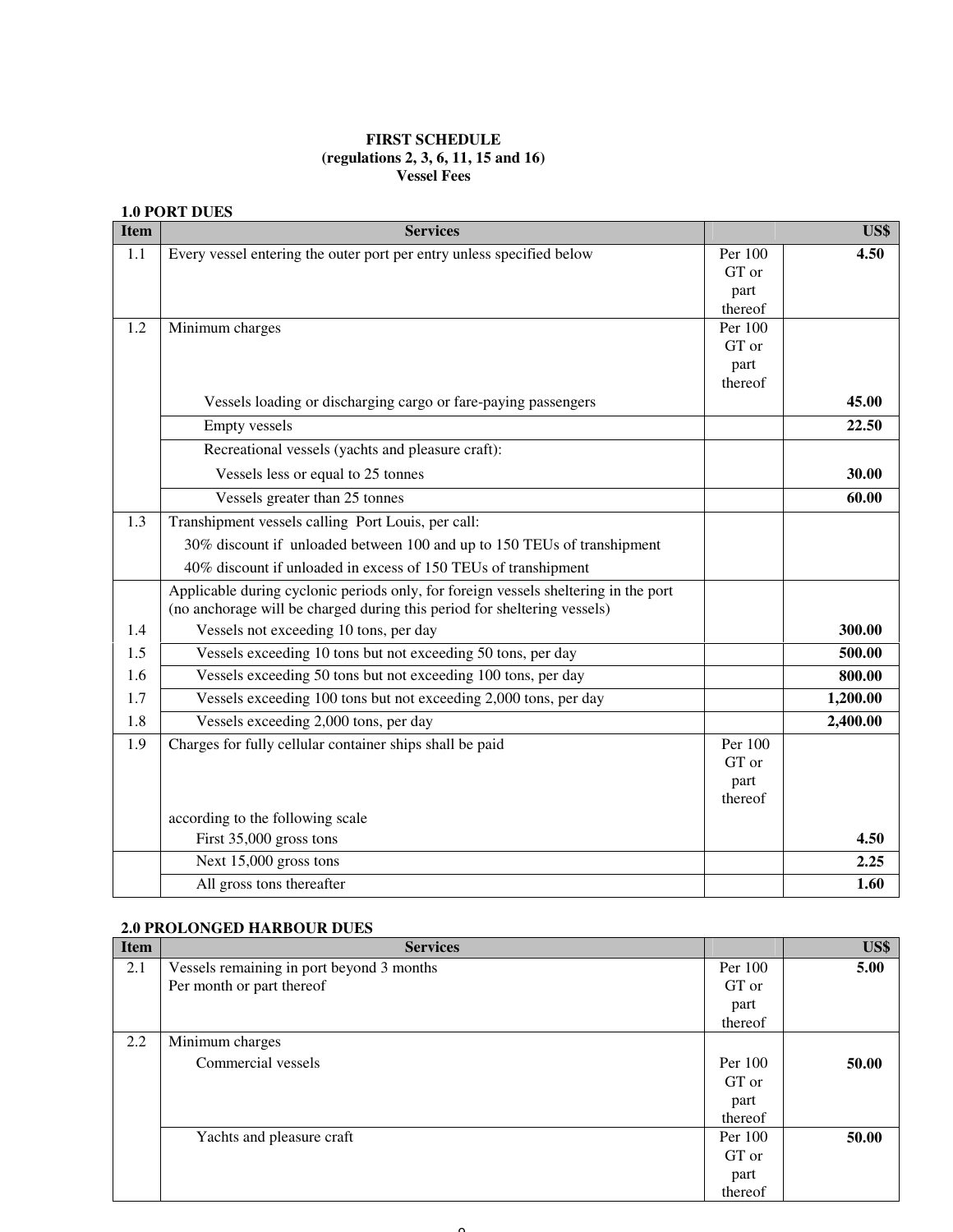#### **3.0 PILOTAGE**

| <b>Item</b> | <b>Services</b>                                                                        |                 | US\$  |
|-------------|----------------------------------------------------------------------------------------|-----------------|-------|
|             | Vessels entering, berthing, unberthing or leaving the port or outer port of Port Louis |                 |       |
| 3.1         | Per pilotage service inwards or outwards                                               | Per 100         | 3.00  |
|             |                                                                                        | GT or           |       |
|             |                                                                                        | part<br>thereof |       |
| 3.2         | Per pilotage service from sea to outer port only                                       | Per 100         | 3.00  |
|             |                                                                                        | GT or           |       |
|             |                                                                                        | part            |       |
|             |                                                                                        | thereof         |       |
| 3.3         | For moving a vessel from one berth to another or to re-berth at the same berth         | Per 100         | 3.00  |
|             |                                                                                        | GT or           |       |
|             |                                                                                        | part<br>thereof |       |
| 3.4         | Minimum fee for a service or movement:                                                 |                 |       |
|             |                                                                                        |                 |       |
|             | Vessels, other than empty vessels                                                      | Per 100         | 30.00 |
|             |                                                                                        | GT or           |       |
|             |                                                                                        | part<br>thereof |       |
|             | <b>Empty vessels</b>                                                                   | Per 100         | 15.00 |
|             |                                                                                        | GT or           |       |
|             |                                                                                        | part            |       |
|             |                                                                                        | thereof         |       |
| 3.5         | Charges for fully cellular container ships shall be paid                               |                 |       |
|             | according to the following scale per pilotage service inwards or outwards              | Per 100         |       |
|             |                                                                                        | GT or           |       |
|             |                                                                                        | part            |       |
|             |                                                                                        | thereof         |       |
|             | First 35,000 gross tons                                                                |                 | 3.00  |
|             | Next 15,000 gross tons                                                                 |                 | 1.50  |
|             | All gross tons thereafter                                                              |                 | 1.05  |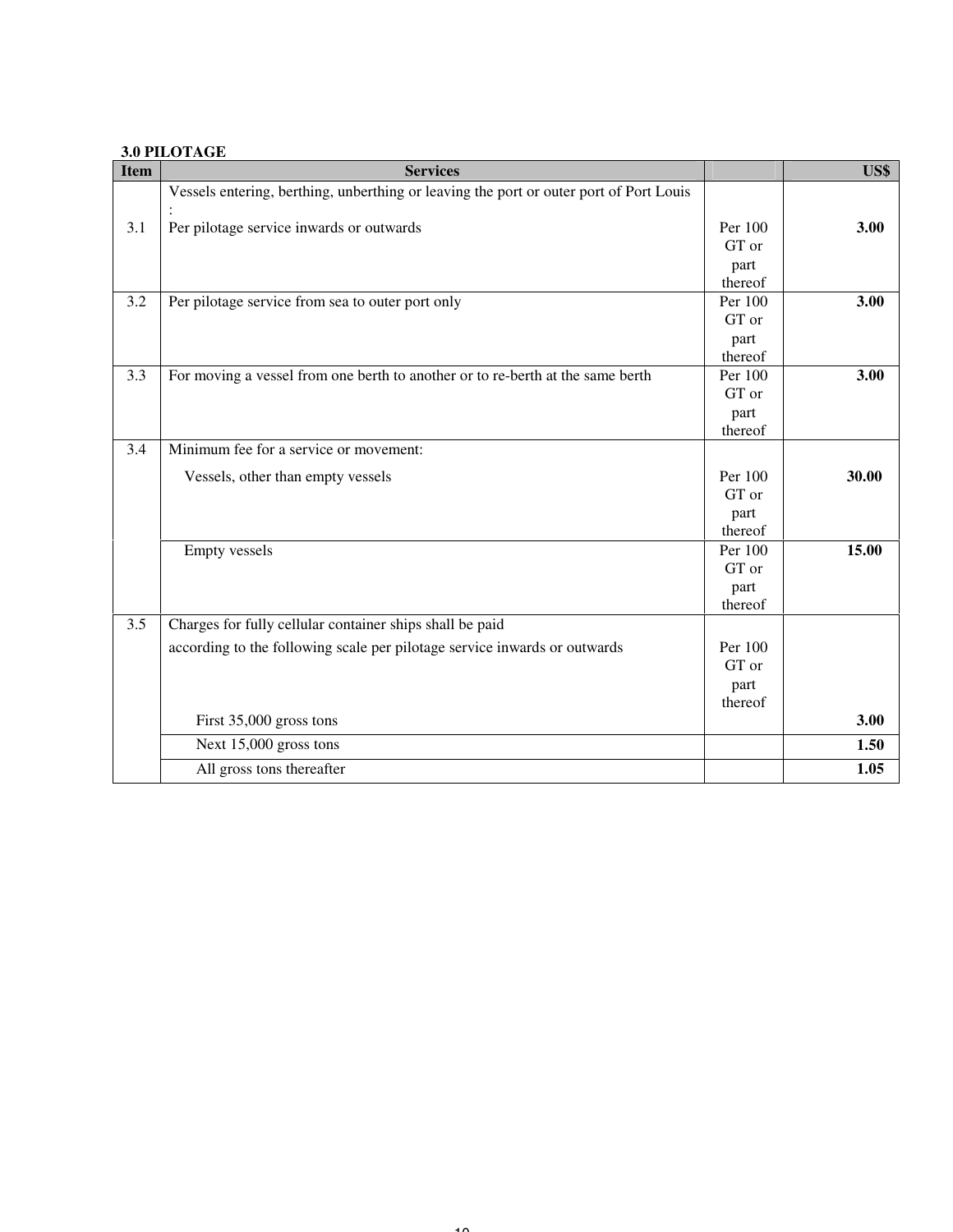#### **4.0 TUG SERVICE**

| <b>Item</b> | <b>Services</b>                                                                                                                |                  | US\$     |
|-------------|--------------------------------------------------------------------------------------------------------------------------------|------------------|----------|
|             | For tug assisting vessels (other than fishing vessels) for berthing, unberthing or                                             | Per 100          |          |
|             | moving from berth to berth or for anchoring:                                                                                   | GT or            |          |
|             |                                                                                                                                | part             |          |
| 4.1         | Per occasion                                                                                                                   | thereof          | 13.75    |
| 4.2         | Minimum charge per occasion                                                                                                    |                  | 960.00   |
|             |                                                                                                                                |                  |          |
| 4.3         | Minimum charge for:                                                                                                            |                  |          |
|             | <b>Empty vessels</b>                                                                                                           |                  | 480.00   |
|             | Vessels, other than locally registered vessels, not exceeding 6,000 GT per<br>occasion                                         |                  | 480.00   |
|             | For assistance by tugs assisting fishing vessels for berthing, unberthing, or moving                                           | Per 100          |          |
|             | from berth to berth or for anchoring :                                                                                         | GT or            |          |
|             |                                                                                                                                | part<br>thereof  |          |
| 4.4         | Per occasion                                                                                                                   |                  | 13.75    |
| 4.5         | Minimum charge per occasion                                                                                                    |                  | 340.00   |
|             |                                                                                                                                |                  |          |
| 4.6         | For towage of vessels without own power within the limits of the port or outer port -<br>per tug used per hour or part thereof | Per 100<br>GT or | 45.00    |
|             |                                                                                                                                | part             |          |
|             |                                                                                                                                | thereof          |          |
| 4.7         | For assisting stranded vessels within the limits of the port or outer $-$ per day or part                                      | Per 100          | 1,080.00 |
|             | thereof                                                                                                                        | GT or            |          |
|             |                                                                                                                                | part             |          |
|             |                                                                                                                                | thereof          |          |
| 4.8         | For standing by as a safety measure when dangerous goods are being loaded or                                                   | Per 100          | 30.00    |
|             | unloaded per tug per hour or part thereof                                                                                      | GT or            |          |
|             |                                                                                                                                | part<br>thereof  |          |
| 4.9         | Charges for fully cellular container ships shall be paid                                                                       |                  |          |
|             | according to the following scale per occasion                                                                                  | Per 100          |          |
|             |                                                                                                                                | GT or            |          |
|             |                                                                                                                                | part             |          |
|             |                                                                                                                                | thereof          |          |
|             | First 35,000 gross tons                                                                                                        |                  | 13.75    |
|             | Next 15,000 gross tons                                                                                                         |                  | 6.90     |
|             | All gross tons thereafter                                                                                                      |                  | 4.80     |
|             | <b>Transhipment</b>                                                                                                            |                  |          |
| 4.10        | 30% Discount for vessels calling at Port Louis to unload between 100 and up to 150                                             |                  |          |
|             | TEUs of transhipment cargo, per call                                                                                           |                  |          |
|             | 40% Discount for vessels calling at Port Louis to unload more than 150 TEUs of<br>transhipment cargo, per call                 |                  |          |
|             | Additional discounts may be considered for large transhipment exchanges                                                        |                  |          |
|             | In addition to the above discounts, guaranteed berthing priority may be considered                                             |                  |          |
|             |                                                                                                                                |                  | US\$     |
|             | Assisting grounded vessels, per tug, per hour                                                                                  |                  |          |
| 4.11        | Vessels less than 200 tons                                                                                                     |                  | 400.00   |
| 4.12        | Vessels greater than 200 tons but not exceeding 2,000 tons                                                                     |                  | 2,000.00 |
| 4.13        | Vessels greater than 2,000 tons                                                                                                |                  | 8,000.00 |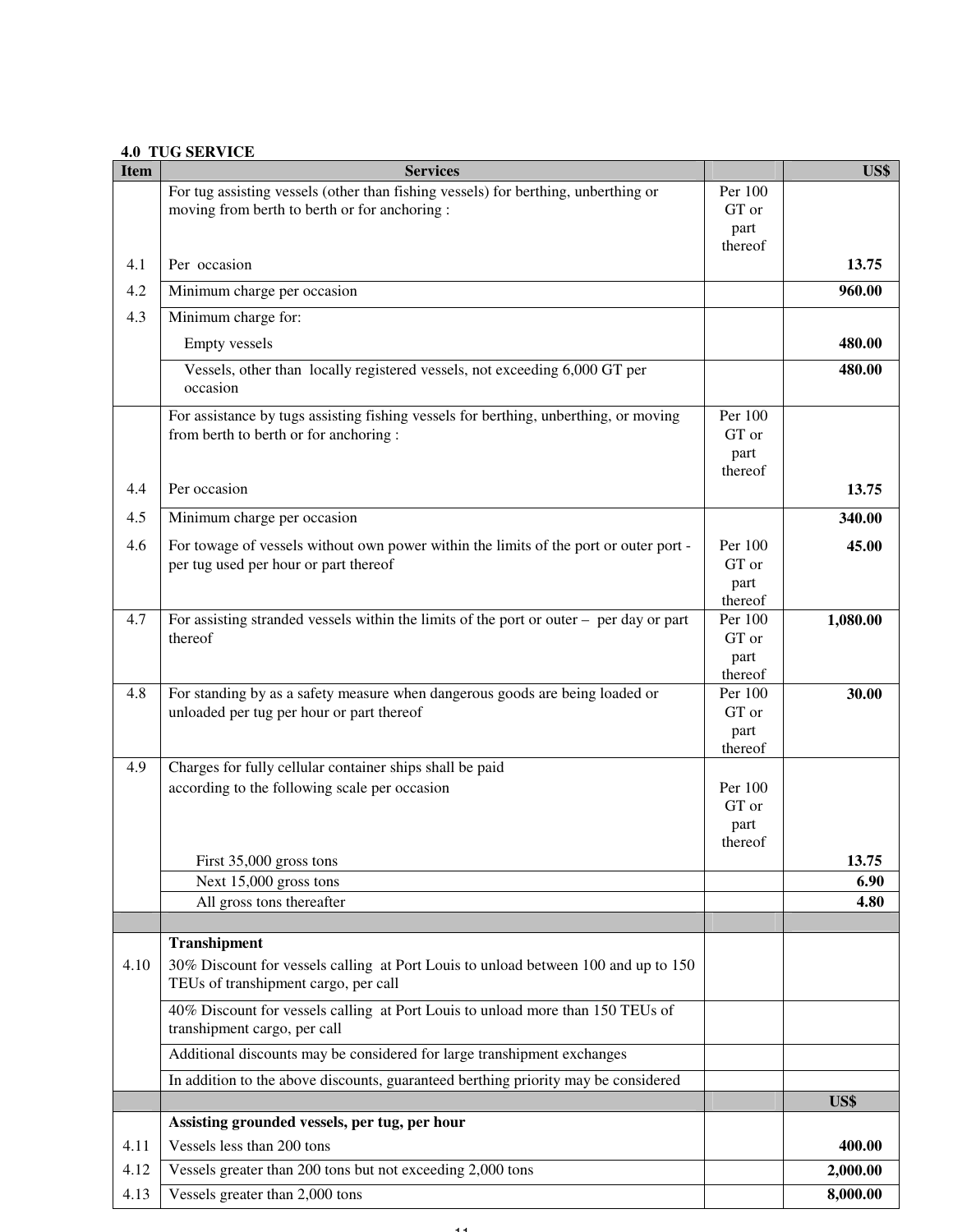#### **5.0 ANCHORAGE**

| <b>Item</b> | <b>Services</b>                                                                                                                                                                                                      |                    | US\$   |
|-------------|----------------------------------------------------------------------------------------------------------------------------------------------------------------------------------------------------------------------|--------------------|--------|
| 5.1         | Vessel other than a local fishing vessel anchoring, mooring or berthed at an                                                                                                                                         |                    |        |
|             | alongside berth unless otherwise specified:                                                                                                                                                                          |                    |        |
|             | Per day or part thereof for first 6 days                                                                                                                                                                             | Per 100<br>GT or   | 5.00   |
|             |                                                                                                                                                                                                                      | part               |        |
|             |                                                                                                                                                                                                                      | thereof            |        |
|             | Local Fishing Vessel per day or part thereof for first 6 days                                                                                                                                                        | Per 100            | 4.50   |
|             |                                                                                                                                                                                                                      | GT or              |        |
|             |                                                                                                                                                                                                                      | part<br>thereof    |        |
|             | Minimum charge:                                                                                                                                                                                                      |                    |        |
|             | Vessels, other than empty vessels                                                                                                                                                                                    |                    | 50.00  |
|             | <b>Empty</b> vessels                                                                                                                                                                                                 |                    | 25.00  |
|             | Yachts and pleasure craft                                                                                                                                                                                            |                    |        |
|             | Vessels less or equal to 25 tonnes                                                                                                                                                                                   |                    | 120.00 |
|             | Vessels greater than 25 tonnes                                                                                                                                                                                       |                    | 240.00 |
|             | Where the Port cannot provide a berth to liner vessels (cargo / container) 24 hours<br>after the arrival time, anchorage would not be charged for periods of 24 hours<br>following the expiry of the first 24 hours. |                    |        |
| 5.2         | For vessel other than a local fishing vessel after the $6th$ day, per day or part thereof                                                                                                                            | Per 100            | 6.00   |
|             |                                                                                                                                                                                                                      | GT or              |        |
|             |                                                                                                                                                                                                                      | part               |        |
|             | For local fishing vessel after the 6th day per day or part thereof                                                                                                                                                   | thereof<br>Per 100 | 5.50   |
|             |                                                                                                                                                                                                                      | GT or              |        |
|             |                                                                                                                                                                                                                      | part               |        |
|             |                                                                                                                                                                                                                      | thereof            |        |
| 5.3         | Charges for fully cellular container ships shall be paid:                                                                                                                                                            |                    |        |
|             | according to the following scale, per day or part thereof for first 6 days:                                                                                                                                          | Per 100<br>GT or   |        |
|             |                                                                                                                                                                                                                      | part               |        |
|             |                                                                                                                                                                                                                      | thereof            |        |
|             | First 35,000 gross tons                                                                                                                                                                                              |                    | 5.00   |
|             | Next 15,000 gross tons                                                                                                                                                                                               |                    | 2.50   |
|             | All gross tons thereafter                                                                                                                                                                                            |                    | 1.75   |
|             | After the $6th$ day, per day or part thereof                                                                                                                                                                         | Per 100            |        |
|             |                                                                                                                                                                                                                      | GT or              |        |
|             |                                                                                                                                                                                                                      | part<br>thereof    |        |
|             | First 35,000 gross tons                                                                                                                                                                                              |                    | 6.00   |
|             | Next 15,000 gross tons                                                                                                                                                                                               |                    | 3.00   |
|             | All gross tons thereafter                                                                                                                                                                                            |                    | 2.10   |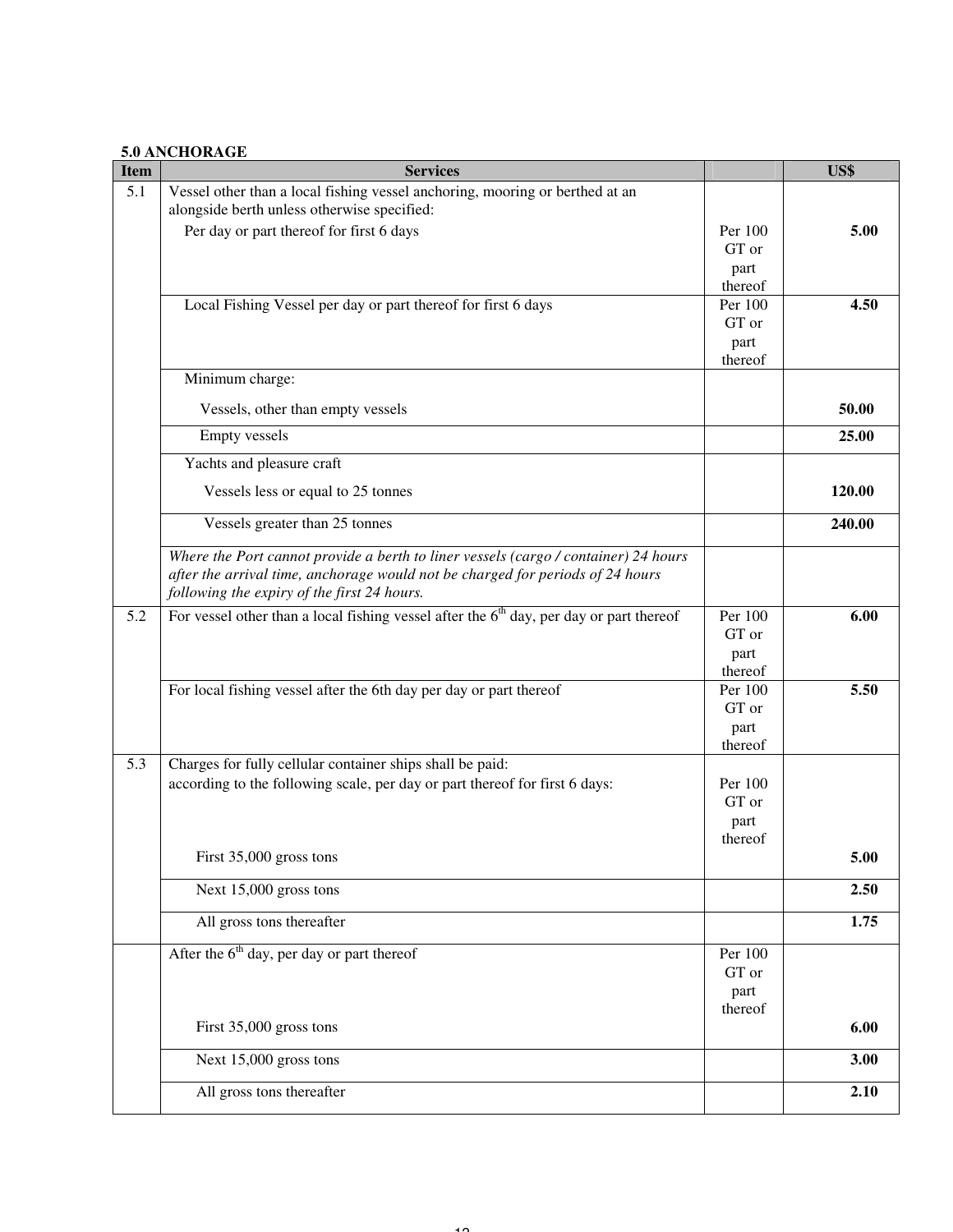|     | <b>6.0 DOCKAGE</b>                                                                                                                                       |                                     |       |
|-----|----------------------------------------------------------------------------------------------------------------------------------------------------------|-------------------------------------|-------|
| 6.1 | A vessel including fishing vessel berthed at the Fish port does not leave her berth 2<br>hours after having completed loading and unloading operations : |                                     |       |
|     | Per day or part thereof                                                                                                                                  | Per 100<br>GT or<br>part            | 7.50  |
|     |                                                                                                                                                          | thereof                             |       |
|     | Minimum charge                                                                                                                                           | Per 100<br>GT or                    | 75.00 |
|     |                                                                                                                                                          | part<br>thereof                     |       |
| 6.2 | Per vessel berthed alongside an Authority's quay, not for loading and discharging<br>cargo except passenger vessels :                                    |                                     |       |
|     | Per day or part thereof                                                                                                                                  | Per 100<br>GT or<br>part<br>thereof | 7.50  |
|     | Minimum charge                                                                                                                                           | Per 100<br>GT or                    | 75.00 |
|     |                                                                                                                                                          | part<br>thereof                     |       |

# **7.0 QUAY FEES**

| 7.1         | Cargo other than transhipment cargo passing over the Authority's quay for<br>discharge/loading or loaded/discharged overside a vessel berthed at an Authority's<br>quay |            |        |
|-------------|-------------------------------------------------------------------------------------------------------------------------------------------------------------------------|------------|--------|
|             |                                                                                                                                                                         |            |        |
| <b>Item</b> | <b>Non-containerised Cargo</b>                                                                                                                                          |            | US\$   |
| 7.1.1       | General cargo - per ton or part thereof                                                                                                                                 |            | 2.44   |
| 7.1.2       | Rice per ton or part thereof                                                                                                                                            |            | 2.08   |
| 7.1.3       | Cattle, sheep, goats, pigs and other livestock- per head                                                                                                                |            | 1.00   |
| 7.1.4       | Personal effects, sundry packages including crates of fowls or other cargo- per ton<br>or part thereof                                                                  |            | 1.00   |
| 7.1.5       | Fresh, salted and frozen fish-per ton gross                                                                                                                             |            | 1.83   |
|             |                                                                                                                                                                         |            |        |
| <b>Item</b> | <b>Containerised Cargo</b>                                                                                                                                              |            | US\$   |
| 7.1.6       | <b>Full containers</b>                                                                                                                                                  | 1 TEU or   | 50.00  |
|             |                                                                                                                                                                         | less       |        |
|             |                                                                                                                                                                         | More       | 100.00 |
|             |                                                                                                                                                                         | than 1     |        |
|             |                                                                                                                                                                         | <b>TEU</b> |        |
| 7.1.7       | <b>Empty containers</b>                                                                                                                                                 | 1 TEU or   | 19.00  |
|             |                                                                                                                                                                         | less       |        |
|             |                                                                                                                                                                         | More       | 38.00  |
|             |                                                                                                                                                                         | than 1     |        |
|             |                                                                                                                                                                         | <b>TEU</b> |        |
|             |                                                                                                                                                                         |            |        |
| 7.1.8       | Repositioning of containers from bay to bay on board vessels and via quay                                                                                               | 1 TEU or   | 12.00  |
|             |                                                                                                                                                                         | less       |        |
|             |                                                                                                                                                                         | More       | 24.00  |

TEU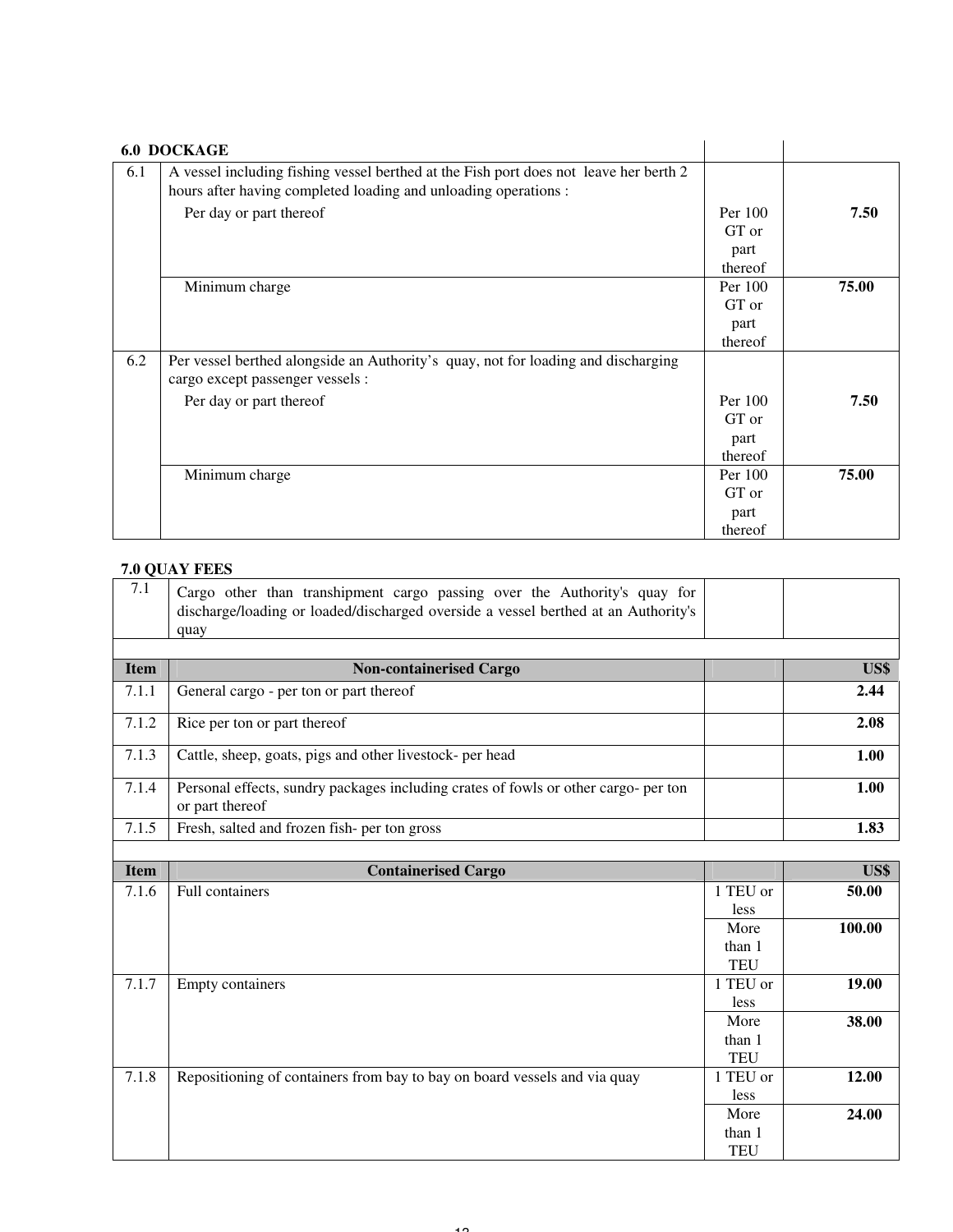## **7.2 PIPELINE DUES**

| <b>Item</b> | <b>Services</b>                                                                                 | US\$ |
|-------------|-------------------------------------------------------------------------------------------------|------|
| 7.2.1       | Per ton of bulk cargo or part thereof pumped through pipelines with the exception<br>of bunkers | 1.48 |
| 700         | <b>Bunkers</b>                                                                                  | 1.15 |

## **7.3 DRY BULK CARGO QUAYAGE**

| <b>Item</b> | <b>Services</b>                     |                            | US\$ |
|-------------|-------------------------------------|----------------------------|------|
| 7.3.1       | Coal, Maize, Fertiliser, Soya       | Per ton or<br>part thereof | 1.00 |
| 7.3.2       | Sugar (through Bulk Sugar Terminal) | Per ton or<br>part thereof | 1.10 |
| 7.3.3       | Wheat                               | Per ton or<br>part thereof | 1.15 |

## **7.4 FREEPORT**

| <b>Item</b> | <b>Containerised Cargo</b> |             | US\$  |
|-------------|----------------------------|-------------|-------|
| 7.4.1       | Full containers            | 1 TEU or    | 27.00 |
|             |                            | less        |       |
|             |                            | More than 1 | 54.00 |
|             |                            | <b>TEU</b>  |       |
| 7.4.2       | <b>Empty containers</b>    | 1 TEU or    | 11.00 |
|             |                            | less        |       |
|             |                            | More than 1 | 22.00 |
|             |                            | <b>TEU</b>  |       |
|             |                            |             |       |

| <b>Item</b> | <b>Non-containerised Cargo</b>                                 | US\$ |
|-------------|----------------------------------------------------------------|------|
| 7.4.3       | General cargo: breakbulk or palletised per ton or part thereof | 2.00 |

## **7.5 TRANSHIPMENT**

| <b>Item</b> | Services (containerised)               |                            | US\$  |
|-------------|----------------------------------------|----------------------------|-------|
| 7.5.1       | <b>Full containers</b>                 | 1 TEU or<br>less           | 27.00 |
|             |                                        | More than 1<br><b>TEU</b>  | 54.00 |
| 7.5.2       | <b>Empty containers</b>                | 1 TEU or<br>less           | 11.00 |
|             |                                        | More than 1<br><b>TEU</b>  | 22.00 |
| <b>Item</b> | Services (non-containerised)           |                            | US\$  |
| 7.5.3       | General cargo: breakbulk or palletised | Per ton or<br>part thereof | 2.00  |
| 7.5.4       | Bulk cargo                             | Per ton or<br>part thereof | 2.00  |
| 7.5.5       | Frozen transhipment fish               | Per ton or<br>part thereof | 3.50  |
| 7.5.6       | Vehicles                               | Per ton or<br>part thereof | 1.00  |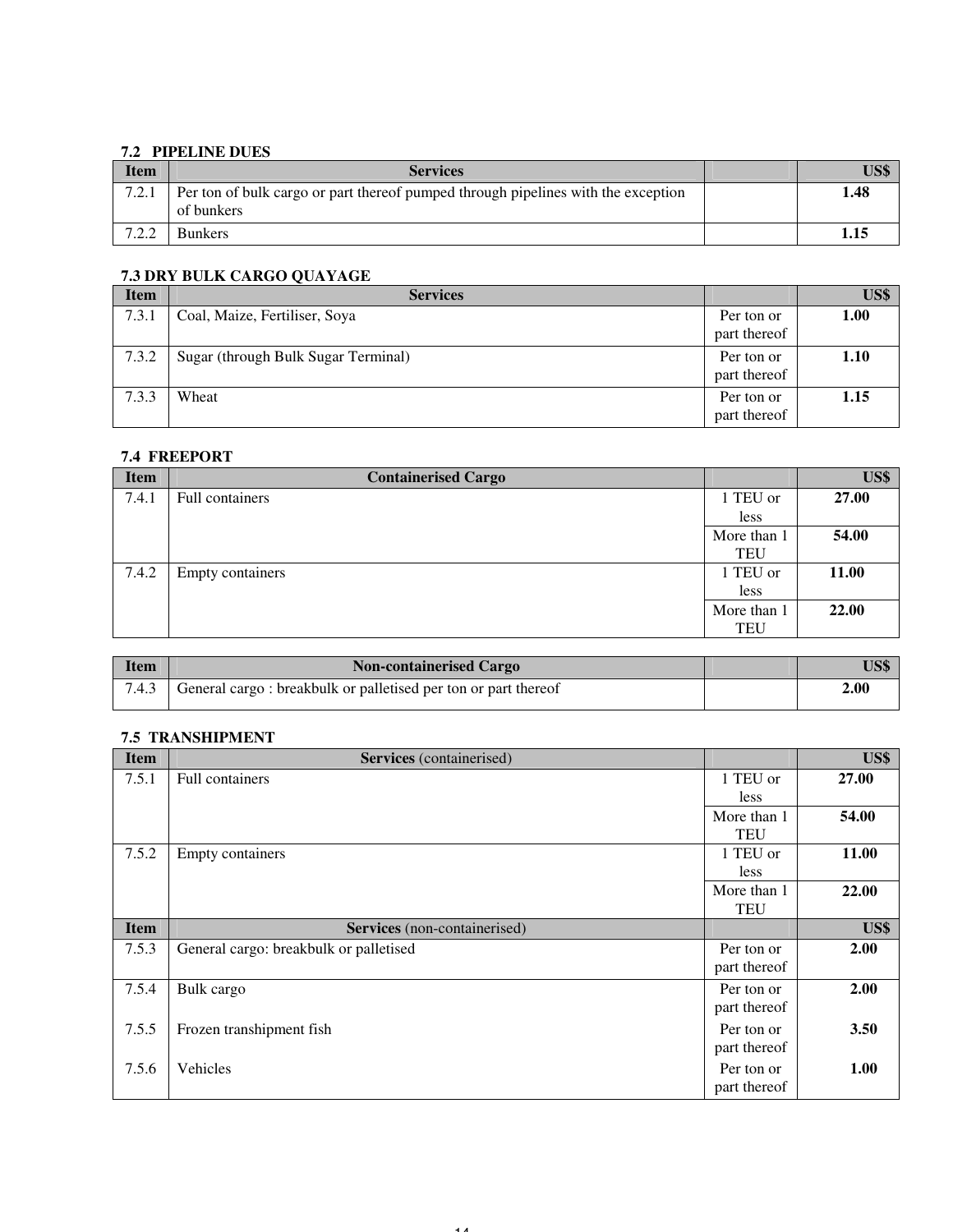## **8.0 REMOVAL OF GARBAGE**

| <b>Item</b> | <b>Services</b>                        |          | US\$  |
|-------------|----------------------------------------|----------|-------|
| 8.1         | Per vessel of 500 GT or less           | Per      |       |
|             |                                        | occasion | 5.00  |
| 8.2         | Per vessel between 500 GT and 2,000 GT | Per      |       |
|             |                                        | occasion | 9.00  |
| 8.3         | Per vessel of more than 2,000 GT       | Per      |       |
|             |                                        | occasion | 20.00 |

#### **9.0 SEAMEN'S WELFARE DUES**

| <b>Item</b> | <b>Services</b>                                          |         | US\$  |
|-------------|----------------------------------------------------------|---------|-------|
| 9.1         | Vessels entering the outer port :                        |         |       |
|             | Per locally registered vessel per entry                  | Per 100 | 0.70  |
|             |                                                          | GT or   |       |
|             |                                                          | part    |       |
|             |                                                          | thereof |       |
| 9.2         | Per vessel not registered locally per entry              | Per 100 | 1.00  |
|             |                                                          | GT or   |       |
|             |                                                          | part    |       |
|             |                                                          | thereof |       |
| 9.3         | Minimum charge:                                          |         |       |
|             | Vessels, other than empty vessels                        | Per 100 | 10.00 |
|             |                                                          | GT or   |       |
|             |                                                          | part    |       |
|             |                                                          | thereof |       |
|             | <b>Empty vessels</b>                                     | Per 100 | 5.00  |
|             |                                                          | GT or   |       |
|             |                                                          | part    |       |
|             |                                                          | thereof |       |
| 9.4         | Charges for fully cellular container ships shall be paid |         |       |
|             | according to the following scale per entry               | Per 100 |       |
|             |                                                          | GT or   |       |
|             |                                                          | part    |       |
|             |                                                          | thereof |       |
|             | First 35,000 gross tons                                  |         | 0.70  |
|             | Next 15,000 gross tons                                   |         | 0.35  |
|             | All gross tons thereafter                                |         | 0.25  |

## **10.0 COMPOSITE CHARGE FOR SMALL FISHING VESSELS**

| <b>Item</b> | <b>Services</b>      | $\mathbf{R}_{\mathbf{S}}$ |
|-------------|----------------------|---------------------------|
| 10.1        | Per vessel per call: |                           |
|             | Up to 25 GT          | 3,000                     |
|             | Above 25 GT          | 5,000                     |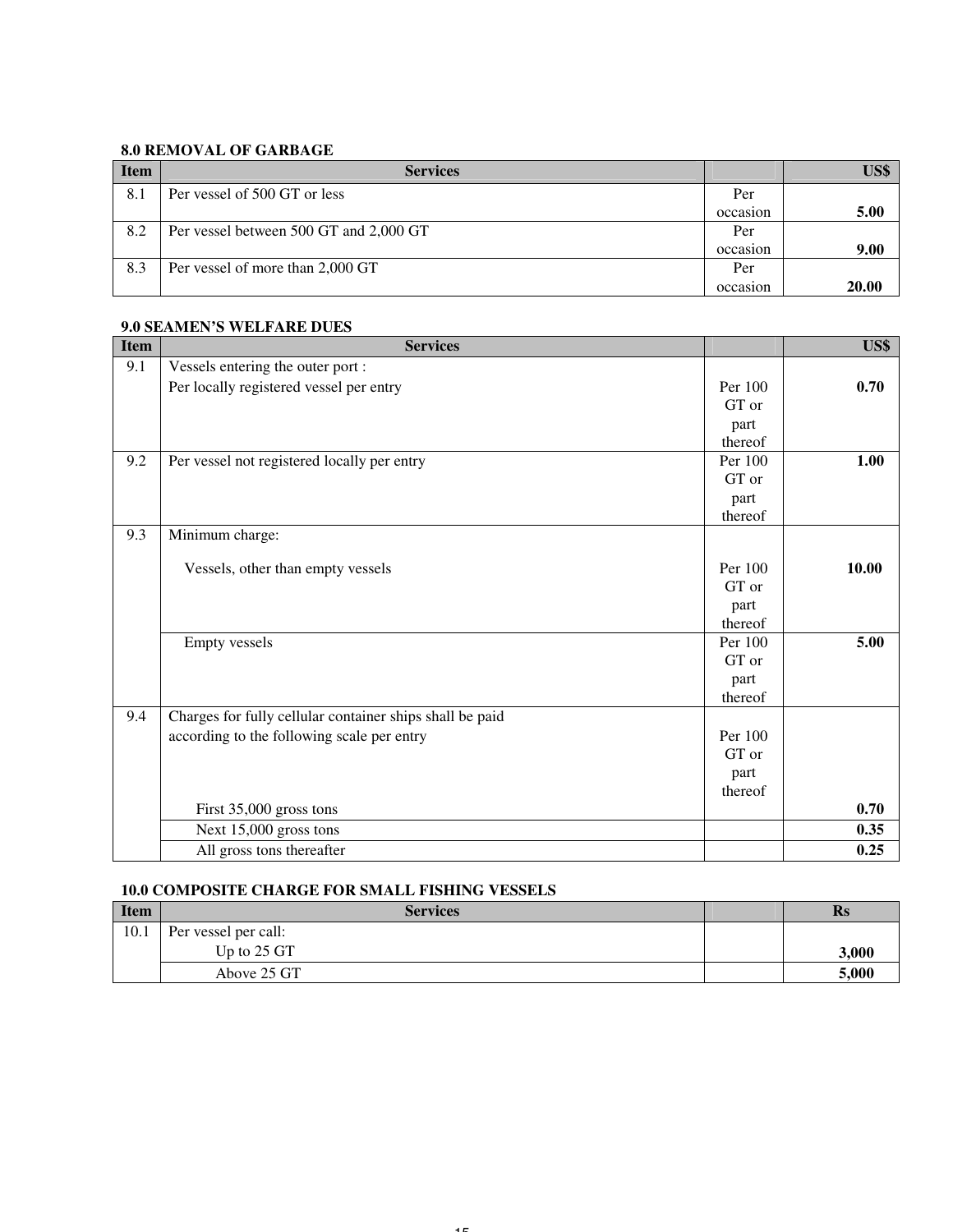#### **SECOND SCHEDULE (regulations 2, 3, 13 and 16) Service Charges**

#### **1.0 HIRE OF HARBOUR CRAFT, MOBILE CONTAINER HANDLING CRANE & GANGWAY Item Services Rs**  1.1 Within port limits Launch for purposes other than towing Per hour or part thereof  **335.00 Minimum** and the contract of the contract of the contract of the contract of the contract of the contract of the contract of the contract of the contract of the contract of the contract of the contract of the contract of charge  **1,500.00**  1.2 Tug not exceeding 500 HP for purposes other than Per hour or part thereof  **1,900.00**  assisting vessel for berthing, unberthing or mooring Minimum Minimum charge  **4,500.00**  1.3 Tug exceeding 500 HP for purposes other than assisting vessel for berthing, unberthing or mooring Per hour or part thereof  **3,000.00 Minimum** and the contract of the contract of the contract of the contract of the contract of the contract of the contract of the contract of the contract of the contract of the contract of the contract of the contract of charge  **9,000.00**  1.4 Mooring lighter (excluding tug) Per hour or part thereof  **330.00 Minimum** and the contract of the contract of the contract of the contract of the contract of the contract of the contract of the contract of the contract of the contract of the contract of the contract of the contract of charge  **1,340.00**  1.5 Diver and diving boat Per hour or part thereof  **380.00 Minimum** and the contract of the contract of the contract of the contract of the contract of the contract of the contract of the contract of the contract of the contract of the contract of the contract of the contract of charge  **1,500.00**  1.6 Diving boat with two divers **Per hour or** Per hour or part thereof  **450.00 Minimum** and the contract of the contract of the contract of the contract of the contract of the contract of the contract of the contract of the contract of the contract of the contract of the contract of the contract of charge  **1,800.00**  1.7 Barge/reclamation barge (excluding tug) Per hour or part thereof  **390.00 Minimum** and the contract of the contract of the contract of the contract of the contract of the contract of the contract of the contract of the contract of the contract of the contract of the contract of the contract of charge  **3,100.00**  1.8 Mud boat (excluding tug) and other floating craft Per hour or part thereof  **390.00 Minimum** and the contract of the contract of the contract of the contract of the contract of the contract of the contract of the contract of the contract of the contract of the contract of the contract of the contract of charge  **3,100.00**  1.9 Landing pontoon (excluding tug) Per hour or part thereof  **500.00**  Minimum charge  **5,300.00**  1.10 Where a tug is supplied for towing a launch, lighter or mud boat, the following tug hire charge is also payable : Tug not exceeding 500 HP Per hour or part thereof  **1,900.00**  Minimum charge  **7,900.00**  Tug exceeding 500 HP Per hour or part thereof  **3,000.00**  Minimum and Minimum and Minimum and Minimum and Minimum and Minimum and Minimum and Minimum and Minimum and Mi charge  **12,000.00**  Per hour or part thereof 1.11 Gangway (excluding mobile crane) per day or part thereof **150.00**  Minimum  **450.00**

charge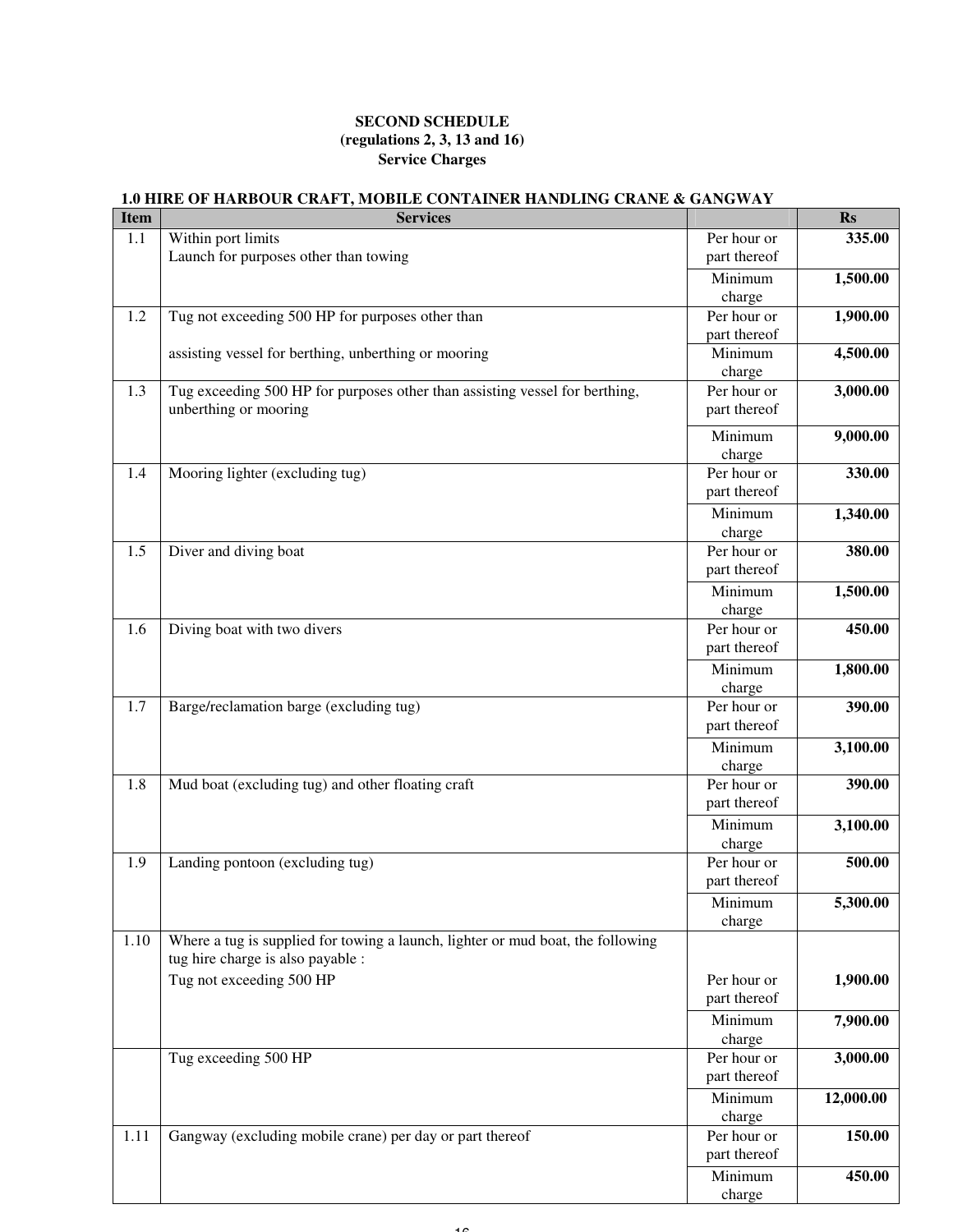| 1.12 | Mobile Container Handling Crane                                                                        | Per hour or<br>part thereof | 8,000.00  |
|------|--------------------------------------------------------------------------------------------------------|-----------------------------|-----------|
|      |                                                                                                        | Minimum<br>charge           | 15,000.00 |
| 1.13 | The rates are double when services are rendered between 1800 hrs and 0700 hrs<br>(except for item1.12) |                             |           |

# **2.0 BOAT LICENCE**

| <b>Item</b> | <b>Services</b>                                                                    |              | $\mathbf{Rs}$ |
|-------------|------------------------------------------------------------------------------------|--------------|---------------|
| 2.1         | Per plying boat propelled by oars or sails                                         | For every 6  | 100.00        |
|             |                                                                                    | mths or part |               |
|             |                                                                                    | thereof      |               |
| 2.2         | Per plying boat propelled by engine                                                | For every 6  | 150.00        |
|             |                                                                                    | mths or part |               |
|             |                                                                                    | thereof      |               |
| 2.3         | Per boatman's licence (including barge)                                            | For every 6  | 100.00        |
|             |                                                                                    | mths or part |               |
|             |                                                                                    | thereof      |               |
| 2.4         | Replacement of original barge                                                      | For every 6  | 50.00         |
|             |                                                                                    | mths or part |               |
|             |                                                                                    | thereof      |               |
| 2.5         | Transfer of licence to another owner                                               | For every 6  | 200.00        |
|             |                                                                                    | mths or part |               |
|             |                                                                                    | thereof      |               |
| 2.6         | Per vessel, other than a plying boat, plying in the port (whether for hire or not) | For every 6  | 100.00        |
|             | per ton or part thereof                                                            | mths or part |               |
|             |                                                                                    | thereof      |               |

## **3.0 OPERATING LICENCE**

| <b>Item</b> | <b>Services</b>                             |        | $\mathbf{R}_{\mathbf{S}}$ |
|-------------|---------------------------------------------|--------|---------------------------|
| 3.1         | Shipchandlers, Clearing & Forwarding Agents | Yearly | 3,000.00                  |
| 3.2         | <b>Shipping Agents</b>                      | Yearly | 15,000.00                 |
| 3.3         | <b>Fishing Companies</b>                    | Yearly | 7,500.00                  |
| 3.4         | Handling of Bulk Cargo                      | Yearly | 15,000.00                 |
| 3.5         | Miscellaneous                               | Yearly | 3,000.00                  |

## **4.0 ACCESS PASS**

| Item | <b>Services</b>                                                                     |              | Rs     |
|------|-------------------------------------------------------------------------------------|--------------|--------|
| 4.1  | Individual access pass (including vehicle up to 3.0 tons gross weight) to port area | Yearly or    | 200.00 |
|      | (with photo)                                                                        | Part thereof |        |
| 4.2  | Vehicle pass (for vehicles of over 3.0 tons gross weight)                           | Yearly or    | 500.00 |
|      |                                                                                     | Part thereof |        |

#### **5.0 PASSENGER DUES**

|             | To be paid by all vessels carrying passengers, apart from those providing scheduled local<br>services between Port Louis and its dependencies. The amount chargeable is to be based on<br>the maximum number of passengers on board the ship at any time during its stay in port. |  |      |
|-------------|-----------------------------------------------------------------------------------------------------------------------------------------------------------------------------------------------------------------------------------------------------------------------------------|--|------|
| <b>Item</b> | <b>Services</b>                                                                                                                                                                                                                                                                   |  | US\$ |
| 5.1         | Per Passenger                                                                                                                                                                                                                                                                     |  |      |
|             |                                                                                                                                                                                                                                                                                   |  | 5.00 |